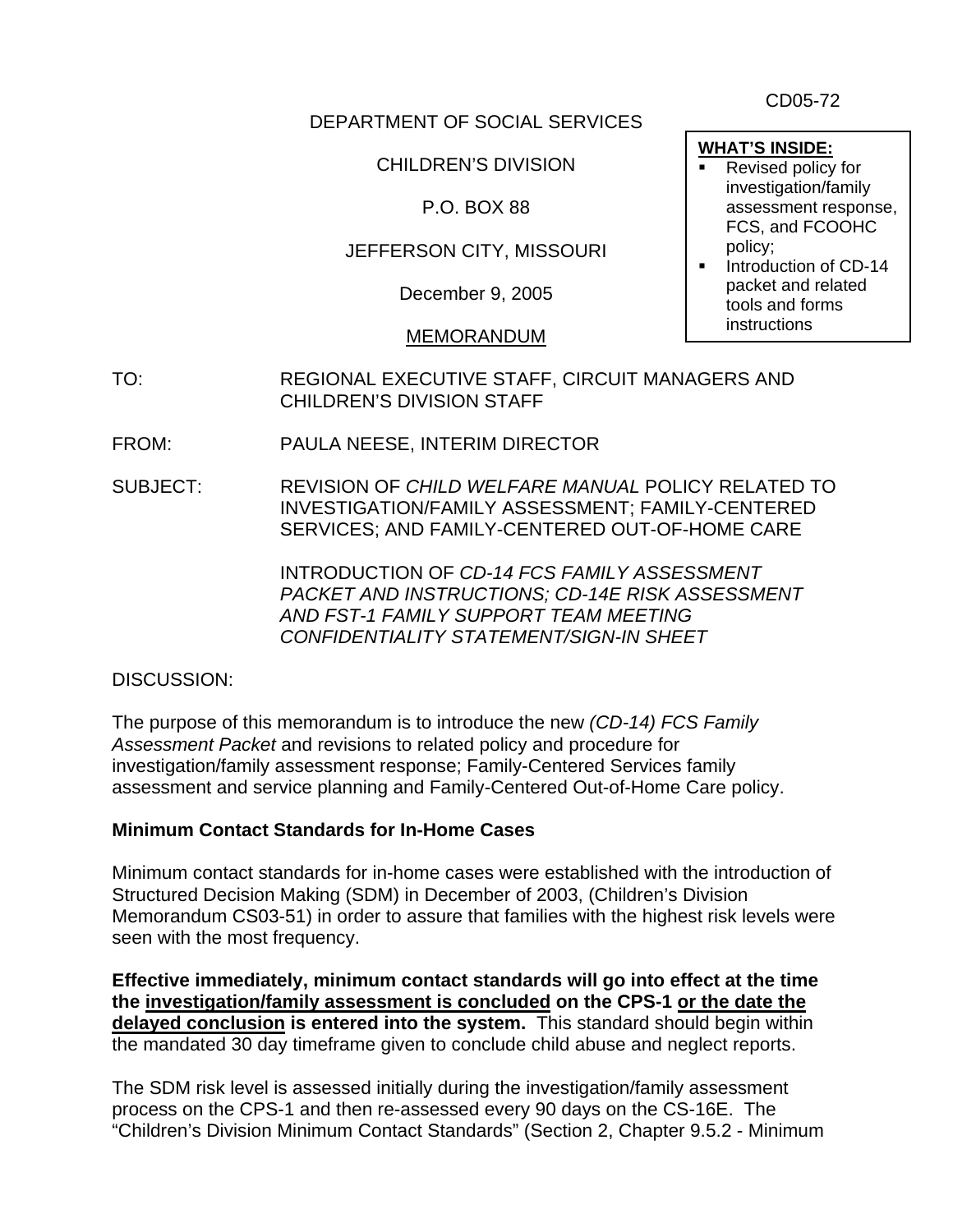Contact Standards for In-Home Cases) represent how many of the overall contact standards must be met by the CD worker according the SDM level of risk. The remaining contacts may be met by a contracted in-home service provider who is working with the family as part of the family's case plan. However, if the contracted service provider was unable to complete monthly contacts, the CD worker is responsible for meeting the overall contact standards.

**It is the responsibility of the Circuit Manager to formulate local protocol to assure that CD staff is meeting minimum contact standards.** This may be met in accordance with the particular circuit's personnel and resources, but the protocol should determine the member of staff ultimately responsible for contacts with the family. In some circuits this may be met by an FCS worker, prior to the opening of the case and in some circuits the CA/N worker may continue to make the required contacts until the case is assigned.

#### **Prior to FCS case assignment,** *at minimum***, the following should be addressed:**

- 1. Is there an active Safety Plan and does it adequately address the safety issues? Do Safety interventions need to be revised? (Staff may use a CS-16D)
- 2. Have circumstances changed in the family composition that would warrant a safety assessment or re-assessment? (Example: new members of household, such as a new adult, new baby or additional children or relatives)
- 3. Have circumstances changed in regard to the family physical location/environment that would warrant a safety assessment or re-assessment? (Example: eviction, new housing, utilities shut off, household composition changes causing crowding)
- 4. Have circumstances changed in regard to family physical health? (Example: caretaker or a child has become ill, new medical expenses or not following through with medical services)
- 5. Have circumstances changed in regard to family mental health or substance abuse issues? (Example: Not complying with prescription medication, psychotic break or suicide attempt, escalated symptoms)
- 6. Have there been incidents or reported concerns regarding child abuse/neglect, domestic violence or criminal activity?

#### **CD-14 FCS Family Assessment Packet**

The CD-14 FCS Family Assessment Packet tools replace the *(CS-16) Family Assessment Packet* and will be used for the initial assessment and reassessment in open Family-Centered Services (FCS), Family-Centered Out-Of-Home Care (FCOOHC) and preventive service cases. These tools are designed to assist staff in conducting more thorough and comprehensive assessments of family's history, structure and functioning; identifying family strengths, supports and service needs; and translating those strengths, supports and service needs into meaningful service plans that reduce risk of future child maltreatment and maintain positive change in family functioning.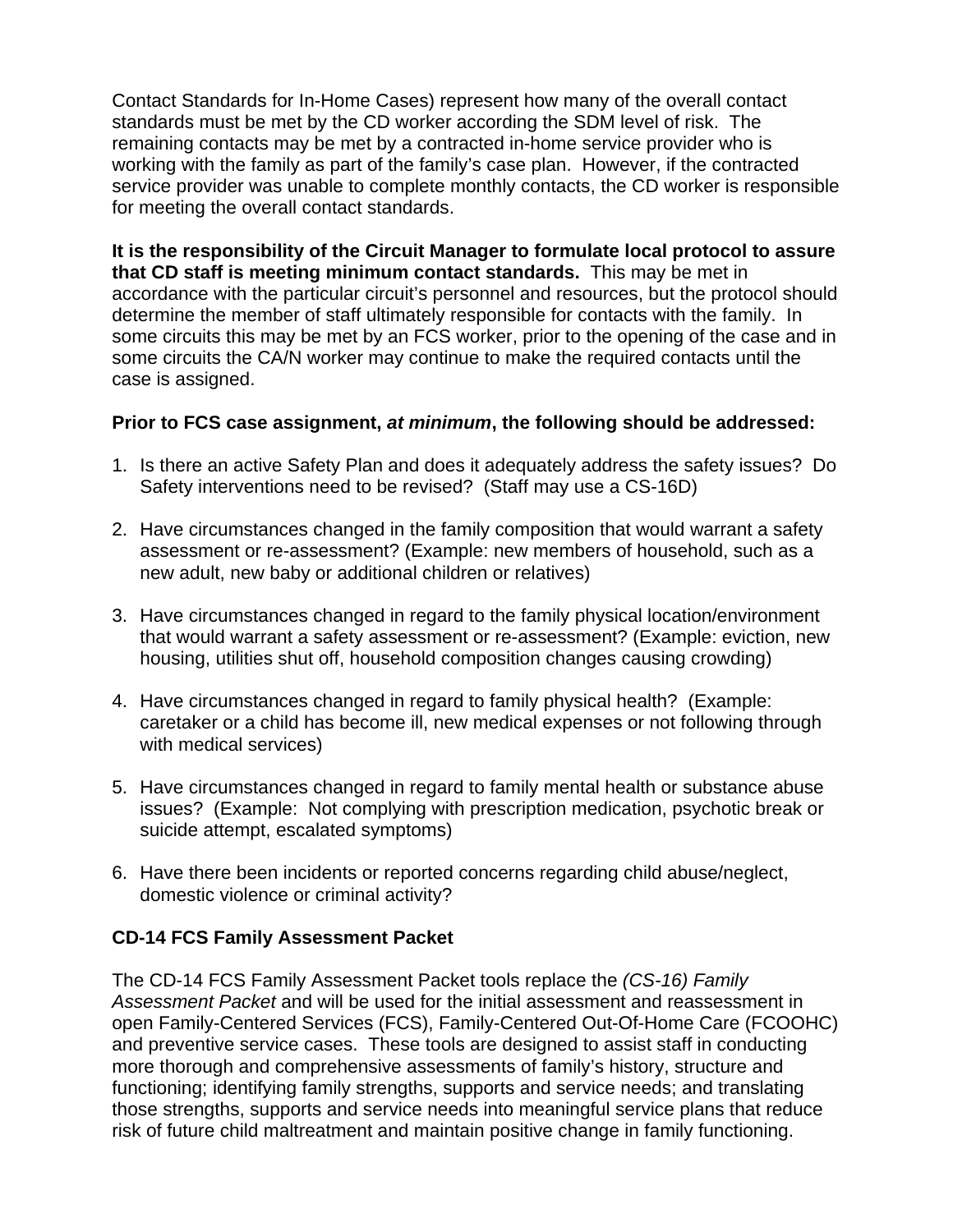The *CD-14 FCS Family Assessment Packet* is comprised of the *(CD-14) FCS Family Assessment, (CD-14A) Family Functioning Assessment/Re-assessment, (CD-14B) Written Service Agreement, (CD-14C) Formal/Informal Provider Contact Sheet* and the *(CD-14D) Termination of Services/Aftercare Plan.*

**As of the effective date of this memorandum the CD-14 packet tools linked to this document should be downloaded and all previous versions should be deleted from all computers. The CD-14B and CD-14D are now available and may be ordered from the warehouse.** 

## **(CD-14) FCS Family Assessment**

Experienced staff will recognize the similarities of the new *(CD-14) FCS Family Assessment* with the former *(CS-16) Family Assessment*. It includes the genogram and the ecomap which have been enhanced by adding questions that focus the worker on questions pertinent to the family's history, structure and functioning. The pattern of behavior, now optional, includes an example to illustrate how dysfunctional patterns of behavior lead to negative consequences and how interventions can be applied at various entry points to interrupt the cycle of unhealthy patterns. Systemic familycentered tools encourage family engagement and yield rich, essential information about the family's past and present functioning; and their beliefs and concerns about the future.

Staff will have 30 days from the date the case is assigned to the FCS worker to complete the assessment, but initial contact by the assigned worker shall be in accordance with *initial contact case priority. Initial contact priority* is the timeframe determined by the SDM level of risk score found on the CPS-1 risk assessment.

| <b>SDM Level of Risk</b> | Timeframe from CPS-1 Conclusion Date |
|--------------------------|--------------------------------------|
| Low                      | Within 10 working days               |
| Moderate                 | Within 5 working days                |
| High or Very High        | Within 1 working day                 |

#### **(CD-14A) Family Functioning Assessment/Re-assessment**

*The (CD-14A) Family Functioning Assessment/Reassessment* is the most significant enhancement to the family assessment and service planning package. The CD-14A is a comprehensive family functioning assessment tool which assists the worker in processing information gathered from the systemic tools, worker observation, provider and collateral contact, family history and engagement with the family.

The CD14A addresses family functioning under nine domains (Basic Needs, Caregiver Ability, Educational/Vocational, Physical Health, Mental Health, Substance Use, Family Interaction, Criminal/Legal and Child Well-Being). Under each domain several related sub-factors are listed to prompt the worker to rate each according to the positive or negative impact on the family's overall functioning. Rating possibilities include: *clear strength, moderate strength, adequate, moderate need and serious need*. Clear and moderate strengths; and moderate and serious needs are documented and described in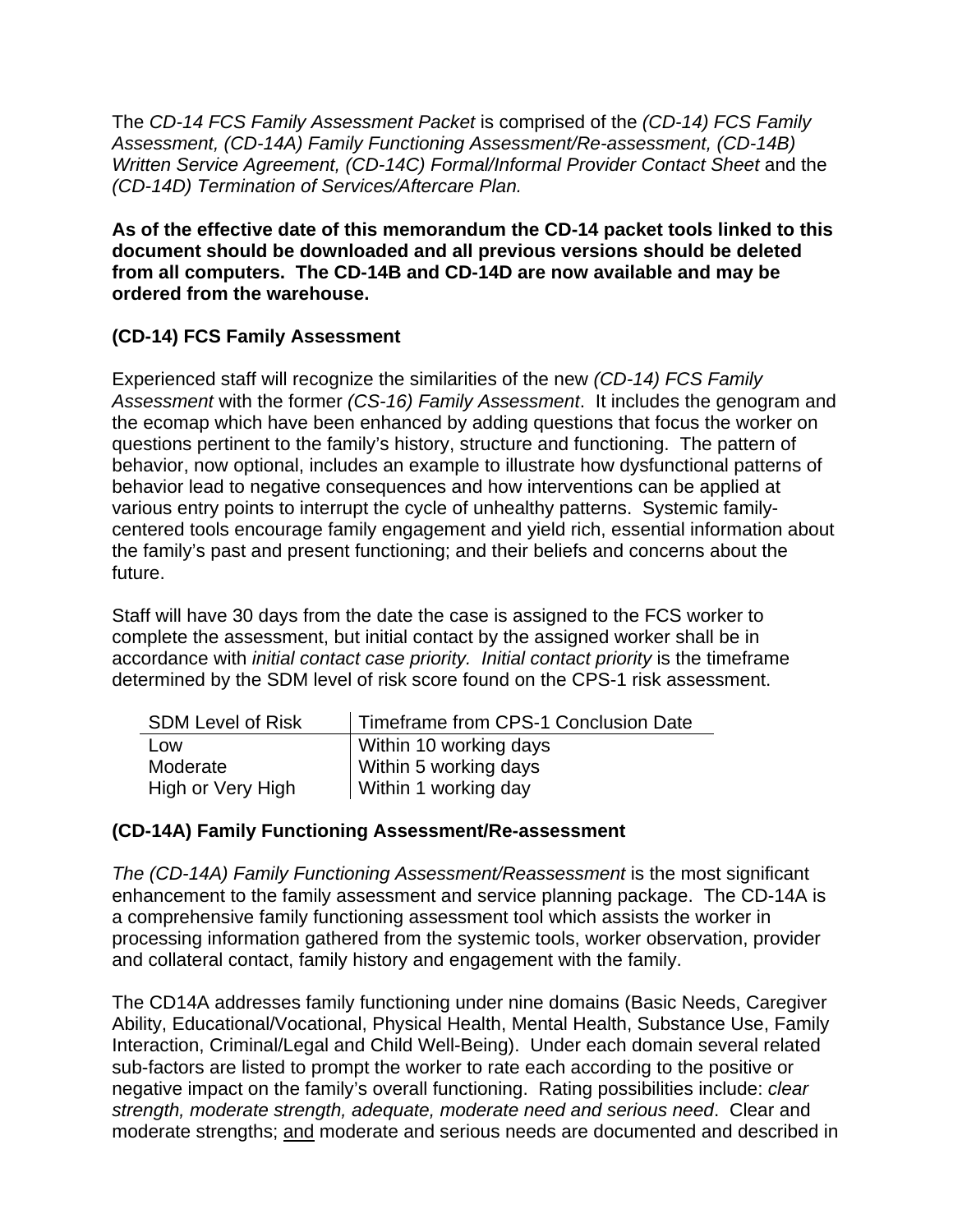the appropriate space provided below the sub-factors. Strengths and needs are evaluated, prioritized and addressed in the *(CD-14B) Written Service Agreement*. The CD-14A should be conducted primarily with the family, though information helpful in rating sub-factors may be collected for a variety of sources during the 30 day timeframe in which the CD-14A must be completed.

### **CD-14A for Re-assessment**

After using the CD-14A for initial assessment for case openings the CD-14A is repeated every 90 days until the case is closed as a family functioning re-assessment tool. The CS-16E Risk Reassessment is also conducted at this time. Re-assessment of the family every 90 days allows the worker to measure progress or identify changes in subfactors that may impact family functioning in a positive or negative way. Changes in family functioning that raise safety concerns may prompt a worker to conduct a CS-16D *Safety Re-assessment.* Re-assessment should be complete within 30 days of the date the family is due for re-assessment. E*xisting Safety Plan (CPS-1A) procedures remain in effect and should be utilized if safety factors are present.*

## **(CD-14B) Written Service Agreement**

The (*CD-14B) Written Service Agreement* takes the place of the *(CS-16B) Family Plan for Change.* The CD-14B is used to document the service plan for FCS cases on intact families as well as for the preliminary treatment plan developed at the 72-hour FST meeting after a child has been placed in out-of-home care that will cover the first 30 days the child is in care. At the 30 day FST meeting the CS-1 Case Plan/Written Service Agreement will take its place.

Goal and task development questions, found on the CS-16B were included on the CD-14B to assist workers in processing and setting measurable, time limited goals connected directly to service needs identified on the CD-14A or by a Family Support Team. The tasks development questions should direct the worker to formulate concrete, obtainable tasks designed to move the family toward stated goals. Goals and tasks should be developed jointly by the worker and the family. The *CD-14B* is a one page, stand alone tool signed by the family. A copy is given to the family and the original is attached to the CD-14A at the end of each 90 day assessment period.

#### **(CD-14C) Formal/Informal Provider Contact Sheet**

*The (CD-14C) Formal/Informal Provider Contact Sheet* serves as an ongoing listing of services, formal (counseling, daycare facility, mentoring program…etc.) or informal (relatives, neighbors or friends…etc.). This list is attached to the front of the case file and meant to extend through the life of the families case. Additional sheets may be attached as needed.

#### **(CD-14D) Termination of Service/Aftercare Plan**

The *(CD-14D) Termination of Services/Aftercare Plan* is a one page, stand alone tool completed with the family when at the time the case is closed. It is printed on 3 part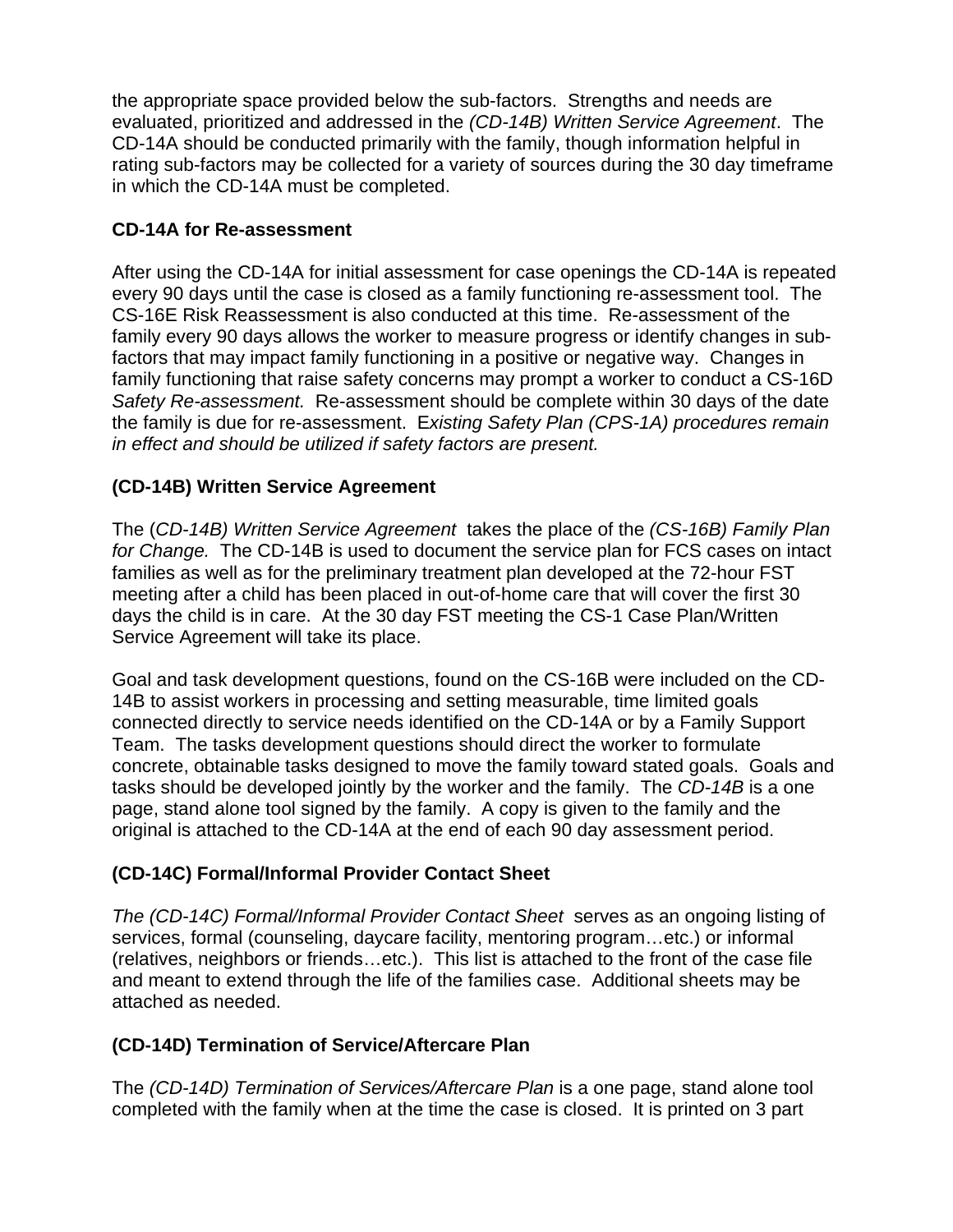NCR paper so that the family can have a copy after completion. The original is attached to the last CD-14A. Supply is available through the warehouse.

At the time of case closure the worker will:

- Discuss with the family and document positive behavioral changes in family functioning and the reduction of risk;
- Discuss challenges to maintaining positive growth; family strengths to build on; and supports/services needed for continued progress;
- Develop an aftercare plan with the family including services/support remaining in place that will maintain positive changes;
- Addresses the sustainability of positive change and linkage with formal or informal supports/services the family can access to maintain acceptable risk;
- Include appropriate numbers or contacts the family can access in time of crisis that may impact the children's risk or immediate safety.

### **CD-14 Family Assessment Packet with the (CS-1) Child Assessment and Service Plan**

The complete (CD-14) Family Assessment Packet is used in conjunction with the *(CS-1) Child Assessment and Service Plan* for families who have child(ren) in out-ofhome care. The CS-1 is designed to gather information about a child's specific safety, permanency, and well-being. The CD-14 and CD-14A are essential pieces to assessing strengths and service needs of the family as a whole. For FCOOHC cases, the worker should begin the process of family assessment using the *CD-14 Family Assessment Packet* at the initial contact with the family. Workers should have the CD-14 and CD14A, available for reference or documentation at every Family Support Team Meeting.

#### **CD-14E SDM Risk Assessment**

The CD-14E is the SDM Risk Assessment currently found in the CPS-1. It is now available as a stand alone form for those less frequent occasions when an FCS case is opened that was not initiated by a CA/N Report. (Example: court gives CD custody of a child without allegations of abuse or neglect). In most open cases a CS-16E Risk Reassessment will be used to determine the level of risk.

#### **Family Support Team Meetings for Intact Families**

Although family support team meetings are an integral part of the family out-of-home process, there are many intact families with multiple needs who could benefit greatly from family support team meeting. FST meetings for intact families are not a new concept and being used regularly as an option in various parts of the state. Workers are discovering that by bringing together the necessary formal and informal participants, a family support team process can assist the worker in moving the family closer to achieving and maintaining positive change and reducing the risk for future maltreatment or the need for out-of-home care.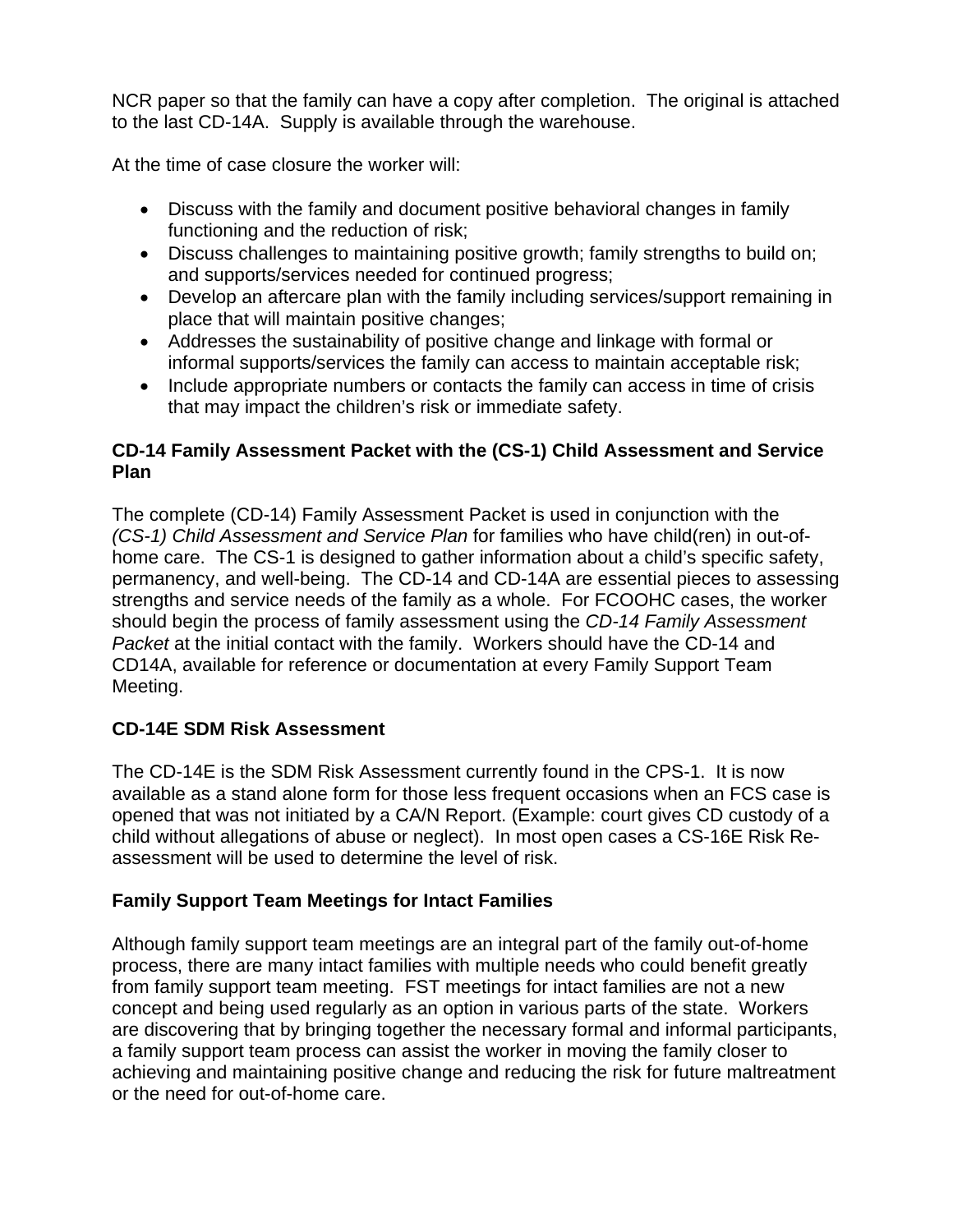# **(FST-1) Family Support Team Meeting Confidentiality Statement/Sign-in Sheet**

Related to the family support team meetings for intact families is the introduction of the FST-1. The FST-1 is a confidentiality statement and sign in sheet for participants in a family support team meeting held for an intact family. For FCOOHC cases the confidentiality statement and sign in sheet is included in the CS-1.

#### NECESSARY ACTIONS:

- 1. Please review this memorandum with all Children's Division Staff.
- 2. All questions should be cleared through normal supervisory channels and directed to:

PDS CONTACT: Randy McDermit, PDS 573-751-8932 [Randall.D.Mcdermit@dss.mo.gov](mailto:Randall.D.Mcdermit@dss.mo.gov)

PROGRAM MANAGER: Kathryn Sapp, Unit Manager 573-522-5062 [Kathryn.Sapp@dss.mo.gov](mailto:Kathryn.Sapp@dss.mo.gov)

*CHILD WELFARE MANUAL* REVISIONS:

*Staff may note that some policy revisions in below manual sections do not pertain directly to this memorandum. These revisions may include policy clarifications and policy that has moved from one section to another in the CWM. Such clarifications were made in response to requests by staff who had been asked to review this memo.* 

[Table of Contents](http://www.dss.mo.gov/cd/info/cwmanual/index.htm)

[Section 2, Chapter 1](http://www.dss.mo.gov/cd/info/cwmanual/section2/ch1/sec2ch1index.htm) – Child Abuse/Neglect (CA/N) Reports and Referrals – *Changes to "Related Subject" Links Only*  [Section 2, Chapter 3](http://www.dss.mo.gov/cd/info/cwmanual/section2/ch3/sec2ch3index.htm) – County Protocol: Review and Assignment of Reports – *Changes to* 

*"Related Subject" Links Only*

[Section 2, Chapter 4](http://www.dss.mo.gov/cd/info/cwmanual/section2/ch4/sec2ch4index.htm) – Investigation Response – *Policy Changes*

Section 2, Chapter 4, Attachment F – Safety Analysis Versus Risk Assessment – *Deleted Attachment –Information found in Section 2, Chapter 9* 

[Section 2, Chapter 5](http://www.dss.mo.gov/cd/info/cwmanual/section2/ch5/sec2ch5index.htm) – [Family Assessment Response](http://dssweb/cs/cwmanual/section2/sec2ch5.pdf) – *Policy Changes*

[Section 2, Chapter 9](http://www.dss.mo.gov/cd/info/cwmanual/section2/ch9/sec2ch9index.htm) – Safety Analysis Versus Risk Assessment – *New Chapter – Information from deleted Section 2 Chapter 4, Attachment F* 

[Section 3, Chapter 2](http://www.dss.mo.gov/cd/info/cwmanual/section3/ch2/sec3ch2index.htm) – Procedures to Open or Reopen a Family for Services – *Policy Changes* [Section 3, Chapter 3](http://www.dss.mo.gov/cd/info/cwmanual/section3/ch3/sec3ch3index.htm) – Family-Centered Services Assessment and Case Plan Development – *Policy Changes*  [Section 3, Chapter 4](http://www.dss.mo.gov/cd/info/cwmanual/section3/ch4/sec3ch4index.htm), Implementing the Written Service Agreement – *Policy Changes*

[Section 3, Chapter 4, Attachment A](http://www.dss.mo.gov/cd/info/cwmanual/section3/ch4/sec3ch4attacha.htm) – Problem Pregnancy Services – *Policy Changes* 

[Section 3, Chapter 4, Attachment B](http://www.dss.mo.gov/cd/info/cwmanual/section3/ch4/sec3ch4attachb.htm) – Emergency Assistance Services (EAS) – *Chapter Title Change* 

[Section 3, Chapter 4, Attachment C](http://www.dss.mo.gov/cd/info/cwmanual/section3/ch4/sec3ch4attachc.htm) – Crisis Intervention Funds – *Policy Changes* 

[Section 3, Chapter 4, Attachment D](http://www.dss.mo.gov/cd/info/cwmanual/section3/ch4/sec3ch4attachd.htm) – Missing Persons Report Procedures – *Chapter Title Change* 

[Section 3, Chapter 4, Attachment E](http://www.dss.mo.gov/cd/info/cwmanual/section3/ch4/sec3ch4attache.htm) – Protective Service Alert Procedures – *Chapter Title Change*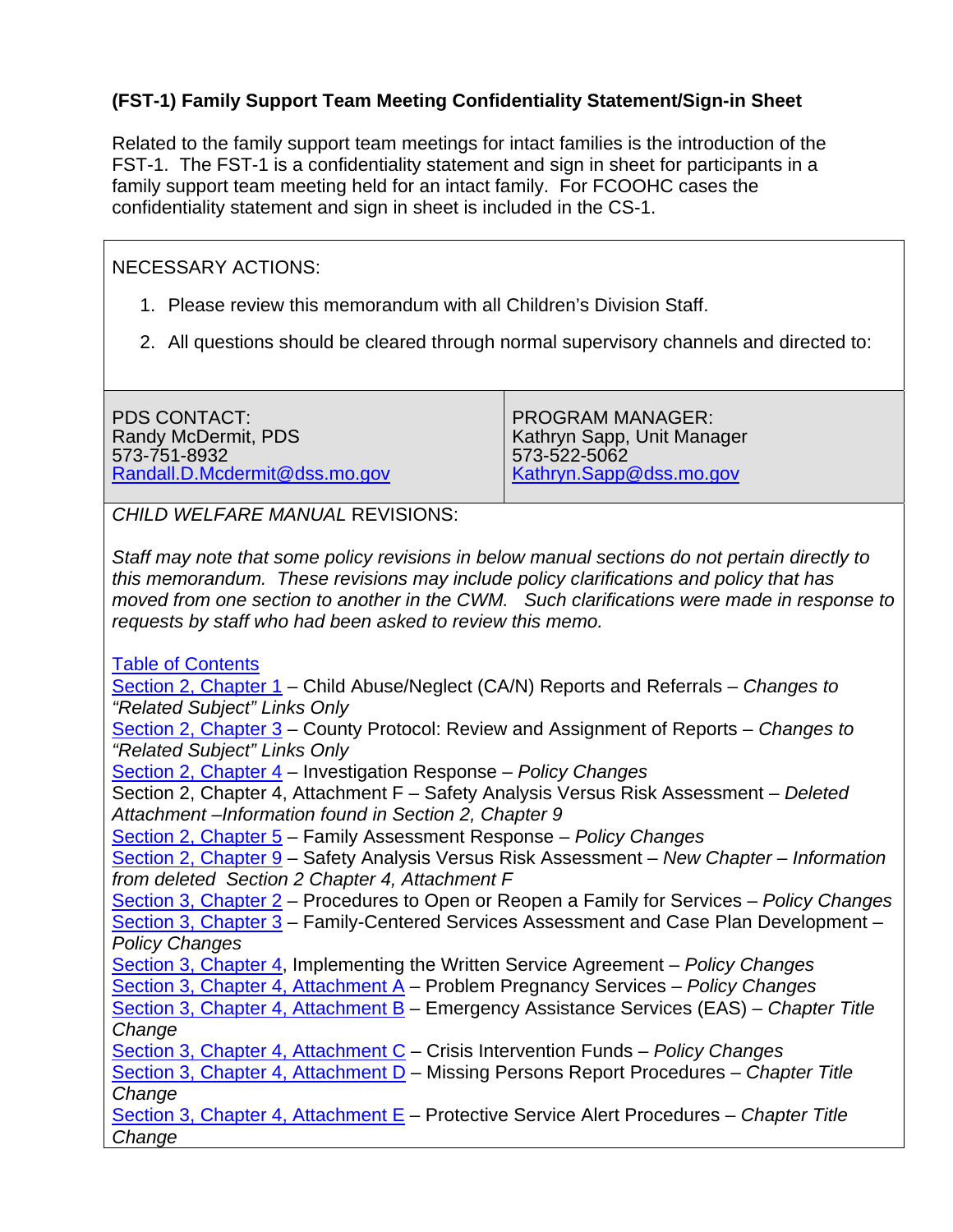[Section 3, Chapter 4, Attachment F](http://www.dss.mo.gov/cd/info/cwmanual/section3/ch4/sec3ch4attachf.htm) – Death of a Child in Open FCS Case – *Policy Changes*  [Section 3, Chapter 5](http://www.dss.mo.gov/cd/info/cwmanual/section3/ch5/sec3ch5index.htm) – Working with Contracted Treatment Providers – *Policy Changes* [Section 3, Chapter 5, Attachment E](http://www.dss.mo.gov/cd/info/cwmanual/section3/ch5/sec3ch5attache.htm) – Protective Services Daycare – *Policy Changes* [Section 3, Chapter 6](http://www.dss.mo.gov/cd/info/cwmanual/section3/ch6/sec3ch6index.htm) – Evaluation – *Policy Changes*  [Section 3, Chapter 8](http://www.dss.mo.gov/cd/info/cwmanual/section3/ch8/sec3ch8index.htm) – Case Closing – *Policy Changes*  [Section 3, Chapter 10](http://www.dss.mo.gov/cd/info/cwmanual/section3/ch10/sec3ch10index.htm) – Supervision and Case Consultation – *Policy Changes*  [Section 4, Chapter 1](http://www.dss.mo.gov/cd/info/cwmanual/section4/ch1/sec4ch1index.htm) – Recommending Placement – *Changes to Related Subject Links Only*  [Section 4, Chapter 1, Attachment A](http://www.dss.mo.gov/cd/info/cwmanual/section4/ch1/sec4ch1attacha.htm) – Assessment of Safety and Risk Factors in Recommending Out-of Home Placement – *Policy Changes*  Section 4, Chapter 1, Attachment B – Child Welfare Housing Assistance – Deleted Attachment [Section 4, Chapter 3](http://www.dss.mo.gov/cd/info/cwmanual/section4/ch3/sec4ch3index.htm) – Out-of-Home Entry – *Policy Changes* [Section 4, Chapter 6, Attachment B](http://www.dss.mo.gov/cd/info/cwmanual/section4/ch6/sec4ch6attachb.htm) – Direct Service Worker Duties – *Policy Changes* [Section 4, Chapter 7](http://www.dss.mo.gov/cd/info/cwmanual/section4/ch7/sec4ch7index.htm) – Begin Work with the Family/Children – *Policy Changes* [Section 4, Chapter 8](http://www.dss.mo.gov/cd/info/cwmanual/section4/ch8/sec4ch8index.htm) – On Going Case Work for Out-of-Home Care – *Policy Changes* [Section 4, Chapter 9](http://www.dss.mo.gov/cd/info/cwmanual/section4/ch9/sec4ch9index.htm) – Permanent Outcomes for Children – *Policy Changes* [Section 4, Chapter 10](http://www.dss.mo.gov/cd/info/cwmanual/section4/ch10/sec4ch10index.htm) – Permanency Through Reunification – *Policy Changes* [Section 4, Chapter 14](http://www.dss.mo.gov/cd/info/cwmanual/section4/ch14/sec4ch14index.htm) – Behavioral Foster Care – *Policy Changes* [Section 4, Chapter 21](http://www.dss.mo.gov/cd/info/cwmanual/section4/ch21/sec4ch21index.htm) – CHAFEE Foster Care Independence Program (CFCIP) – *Policy Changes*  [Section 4, Chapter 22](http://www.dss.mo.gov/cd/info/cwmanual/section4/ch22/sec4ch22index.htm) – Guardianship – *Policy Changes* [Section 5, Chapter 1](http://www.dss.mo.gov/cd/info/cwmanual/section5/ch1/sec5ch1index.htm) – Documentation and Record Maintenance – *Policy Changes*  [Section 5, Chapter 4](http://www.dss.mo.gov/cd/info/cwmanual/section5/ch4/sec5ch4index.htm) – Record Retention and Expungement - *Changes to Related Subject Links Only*

#### [Forms and Instructions](http://www.dss.mo.gov/cd/info/forms/index.htm)

CD-14 FCS Family Assessment and Instructions

CD-14A Family Functioning Assessment/Reassessment and Instructions

CD-14B Written Service Agreement and Instructions

CD-14C Formal/Informal Provider Contact Sheet and Instructions

CD-14D Termination of Services/Aftercare Plan and Instructions

CD-14E (SDM) Risk Assessment and Instructions

FST-1 Family Support Team Meeting Confidentiality Statement/Sign-in Sheet and Instructions

REFERENCE DOCUMENTS:

[Children's Division Assessment Grid](http://dss.mo.gov/cd/info/memos/2005/72/assessment_grid.pdf) [Flow Chart For CD-14 Packet Use](http://dss.mo.gov/cd/info/memos/2005/72/family_assessment_diagram.pdf)

#### RELATED STATUTE:

[Chapter 210 RSMo](http://www.moga.mo.gov/STATUTES/C210.HTM)

ADMINISTRATIVE RULES:

N/A